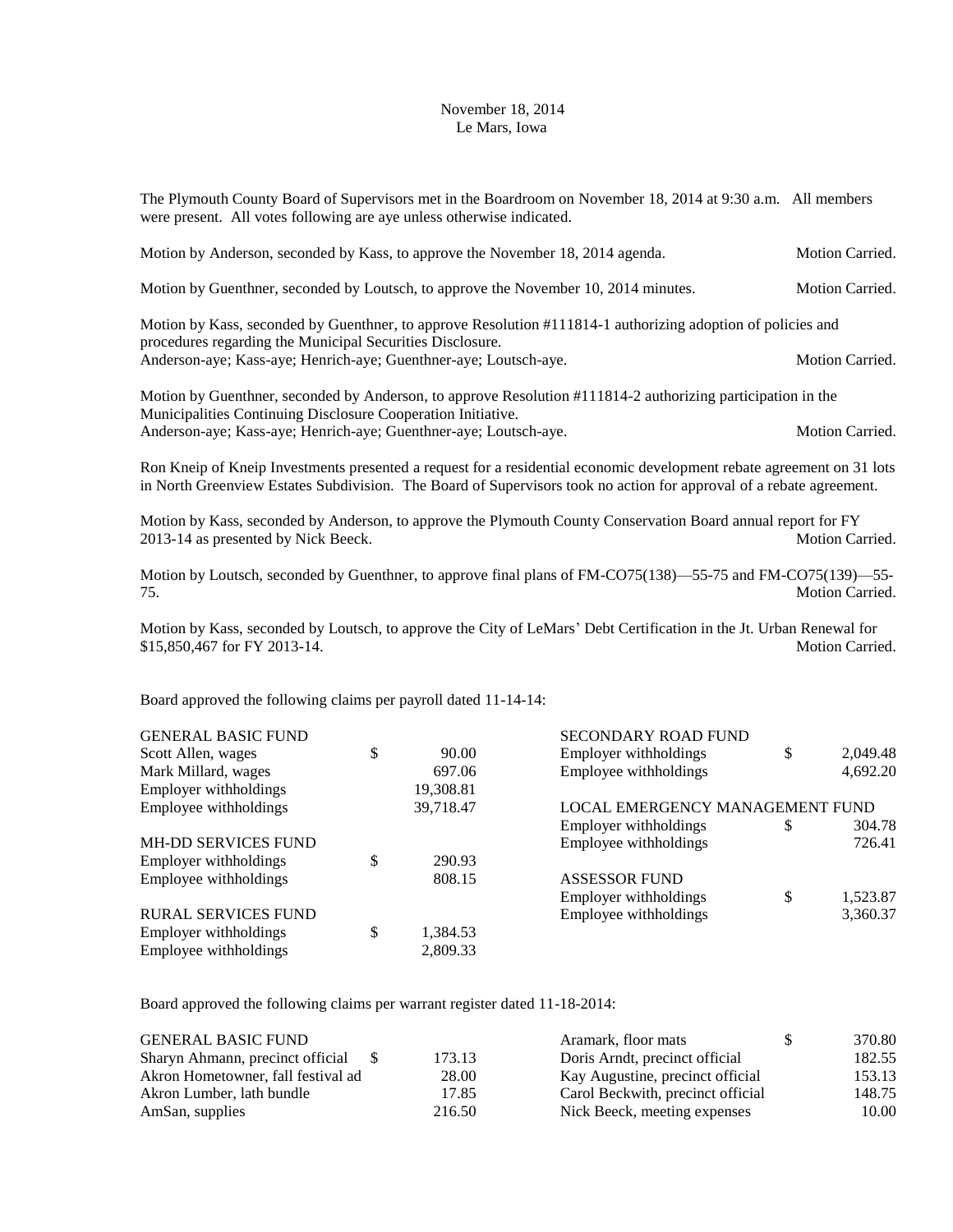| \$<br>Roye Beene, election runner                   | 45.50    | Bev Hultquist, election runner, expenses \$   | 73.67    |
|-----------------------------------------------------|----------|-----------------------------------------------|----------|
| Cole Beitelspacher, election runner, expenses       | 62.32    | Hummer's Mowing, fall spraying, mowing        | 987.99   |
| Linda Beitelspacher, precinct official              | 162.55   | Hy-Vee, IACCB conference                      | 126.73   |
| Bekins Fire, inspection                             | 99.25    | ICON Ag, spark plug, filters, oil             | 28.61    |
| Scott Bixenman, legal representation                | 200.00   | Indoff, office supplies                       | 14.96    |
| Bonnie Blum, precinct official                      | 150.94   | Iowa Dept of Agri, pesticide license renewals | 30.00    |
| Maurice Blum, precinct official                     | 157.84   | ISSDA, membership dues                        | 725.00   |
| Lonnie Bohlke, election exp, 70HD spreader          | 534.86   | Jack's Uniforms, uniforms & supplies          | 937.50   |
| Kay Bohnenkamp, precinct official                   | 216.18   | Barb Johnson, precinct official               | 171.75   |
| Janice Bolte, precinct official                     | 150.94   | DuRetta Kelly, precinct official              | 113.75   |
| Bomgaars, custodial supplies                        | 139.17   | Mary Lou Kestner, precinct official           | 148.75   |
| Branum Oil, repairs                                 | 51.00    | City of Kingsley, utilities assistance        | 94.58    |
| Judy Brouwer, precinct official                     | 148.75   | Mary Klopp, precinct official                 | 85.31    |
| Budden Plumbing, roof repairs                       | 821.43   | Steve Konz, transport meal                    | 15.28    |
| Delores Buryanek, precinct official                 | 153.13   | Krista Koster, mapping                        | 487.50   |
| Car-Go Express, fuel                                | 205.46   | Dianne Kovarna, precinct official             | 162.55   |
| Carrot-Top Industries, flag pole lighting           | 173.57   | Norma Kovarna, precinct official              | 176.13   |
| CED, bulbs                                          | 151.60   | Joyce Langel, precinct official               | 148.75   |
| Century Link, phone                                 | 28.09    | Yvonne Law, precinct official                 | 135.63   |
| Clerk of Court, services                            | 783.84   | Legislative Services, IA law acts             | 75.00    |
| Margaret Correia, precinct official                 | 148.75   | City of LeMars, utilities                     | 462.81   |
| Crittenton Center, juvenile shelter care            | 2,003.37 | LeMars Daily Sentinel, publications           | 1,165.85 |
| Diane Day, precinct official                        | 176.13   | LeMars Pack 'N Ship, shipping                 | 12.89    |
| Dean & Associates, committal services               | 300.00   | LeMars Postmaster, postage                    | 644.00   |
| Dean Foods, kitchen supplies                        | 108.91   | Mark Loutsch, election runner                 | 27.95    |
| DeJager Plumbing, repairs                           | 110.05   | Lowe's, river rock                            | 23.17    |
| Des Moines Stamp, stamp pads                        | 34.00    | Dick Majeres, precinct official               | 148.75   |
| Barb Detloff, precinct official                     | 175.89   | Judy Majeres, precinct official               | 168.75   |
| Victoria DeVos, misc. reimb. expenses               | 411.49   | Mauer-Johnson Funeral, burial, transport      | 2,487.00 |
| Barbara Dewey, precinct official                    | 143.31   |                                               | 185.00   |
|                                                     |          | Mayrose Body Shop, tow                        |          |
| Dirks Hardware, spray foam, batteries               | 20.48    | Jo McConnell, precinct official               | 153.13   |
| Diana Dowhower, paper towels                        | 25.94    | Ramona Mehrer, precinct official              | 135.63   |
| Fareway, kitchen supplies                           | 136.12   | Menards, supplies, tools, fertilizer          | 726.53   |
| Farmers Coop-Hinton, elk feed                       | 199.37   | Mercy Business Health, nursing contract       | 1,087.50 |
| Stacey Feldman, Dist 3 mtg, fall school exp.        | 526.37   | MidAmerican Energy, utilities                 | 1,262.90 |
| Forestry Suppliers, deer repellant                  | 96.20    | MJM Designs, uniforms                         | 164.50   |
| Sharon Frerichs, precinct official                  | 191.75   | Molstad Law, copies                           | 4.50     |
| Frontier, phone                                     | 325.50   | Moville Record, publications                  | 1,020.82 |
| Jack Frus, precinct official                        | 148.75   | Mr. Muffler, service work                     | 58.04    |
| LeMars Truck Stop, fuel                             | 20.00    | Connie Mueller, precinct official             | 162.33   |
| Judy Gates, precinct official                       | 148.75   | Catharine Munday, precinct official           | 113.75   |
| Shirley Gerling, precinct official                  | 171.75   | Charlie Neuroth, precinct official            | 135.63   |
| Glenn's Copier, office supplies                     | 125.74   | Gerry Neuroth, precinct official              | 148.75   |
| Jolynn Goodchild, fall school expenses              | 713.19   | Jean Neuroth, precinct official               | 135.63   |
| Govconnection, software, p.supply, adapter          | 458.05   | LaVonne O'Meara, precinct official            | 162.55   |
| Jean Grage, precinct official                       | 165.25   | O.C. Sanitation, garbage pickup               | 114.40   |
| Jack Guenthner, school expenses, elec.runner 701.77 |          | Amy Oetken, fall conference expenses          | 208.32   |
| Trish Hanno, cleaning services                      | 1,400.00 | Office Systems, copier maint. contract        | 868.07   |
| Patty Hansen, precinct official                     | 176.13   | Donald Ohlrichs, precinct official            | 83.13    |
| Hardware Hank, supplies                             | 37.97    | Ruth Ohlrichs, precinct official              | 103.13   |
| Sherri Harms, precinct official                     | 162.33   | Shawn Olson, fall school expenses             | 509.98   |
| Iris Hemmingson, precinct official                  | 168.75   | Charlene Peterson, precinct official          | 148.75   |
| Leslie Hemmingson, precinct official                | 148.75   | Kerri Petersen, precinct official             | 72.19    |
| Gayle Henrich, precinct official                    | 187.15   | Mary Lou Peterson, precinct official          | 176.13   |
| Jim Henrich, election runner                        | 85.20    | Norma Philips, precinct official              | 177.84   |
| Susan Henrich, precinct official                    | 148.75   | Ply Co Sheriff, service fees                  | 704.42   |
| Henry M. Adkins, program & print ballots            | 8,428.45 | Ply Co Treasurer, flex benefits reimb.        | 1,600.02 |
|                                                     |          |                                               |          |

| Bev Hultquist, election runner, expenses \$   | 73.67    |
|-----------------------------------------------|----------|
| Hummer's Mowing, fall spraying, mowing        | 987.99   |
| Hy-Vee, IACCB conference                      | 126.73   |
| ICON Ag, spark plug, filters, oil             | 28.61    |
| Indoff, office supplies                       | 14.96    |
| Iowa Dept of Agri, pesticide license renewals | 30.00    |
| ISSDA, membership dues                        | 725.00   |
| Jack's Uniforms, uniforms & supplies          | 937.50   |
| Barb Johnson, precinct official               | 171.75   |
| DuRetta Kelly, precinct official              | 113.75   |
| Mary Lou Kestner, precinct official           | 148.75   |
| City of Kingsley, utilities assistance        | 94.58    |
| Mary Klopp, precinct official                 | 85.31    |
| Steve Konz, transport meal                    | 15.28    |
| Krista Koster, mapping                        | 487.50   |
| Dianne Kovarna, precinct official             | 162.55   |
| Norma Kovarna, precinct official              | 176.13   |
| Joyce Langel, precinct official               | 148.75   |
| Yvonne Law, precinct official                 | 135.63   |
| Legislative Services, IA law acts             | 75.00    |
| City of LeMars, utilities                     | 462.81   |
| LeMars Daily Sentinel, publications           | 1,165.85 |
| LeMars Pack 'N Ship, shipping                 | 12.89    |
| LeMars Postmaster, postage                    | 644.00   |
| Mark Loutsch, election runner                 | 27.95    |
| Lowe's, river rock                            | 23.17    |
| Dick Majeres, precinct official               | 148.75   |
| Judy Majeres, precinct official               | 168.75   |
| Mauer-Johnson Funeral, burial, transport      | 2,487.00 |
| Mayrose Body Shop, tow                        | 185.00   |
| Jo McConnell, precinct official               | 153.13   |
| Ramona Mehrer, precinct official              | 135.63   |
| Menards, supplies, tools, fertilizer          | 726.53   |
| Mercy Business Health, nursing contract       | 1,087.50 |
| MidAmerican Energy, utilities                 | 1,262.90 |
| MJM Designs, uniforms                         | 164.50   |
| Molstad Law, copies                           | 4.50     |
| Moville Record, publications                  | 1,020.82 |
| Mr. Muffler, service work                     | 58.04    |
| Connie Mueller, precinct official             | 162.33   |
| Catharine Munday, precinct official           | 113.75   |
| Charlie Neuroth, precinct official            | 135.63   |
| Gerry Neuroth, precinct official              | 148.75   |
| Jean Neuroth, precinct official               | 135.63   |
| LaVonne O'Meara, precinct official            | 162.55   |
| O.C. Sanitation, garbage pickup               | 114.40   |
| Amy Oetken, fall conference expenses          | 208.32   |
| Office Systems, copier maint. contract        | 868.07   |
| Donald Ohlrichs, precinct official            | 83.13    |
| Ruth Ohlrichs, precinct official              | 103.13   |
| Shawn Olson, fall school expenses             | 509.98   |
| Charlene Peterson, precinct official          | 148.75   |
| Kerri Petersen, precinct official             | 72.19    |
| Mary Lou Peterson, precinct official          | 176.13   |
| Norma Philips, precinct official              | 177.84   |
| Ply Co Sheriff, service fees                  | 704.42   |
| Ply Co Treasurer, flex benefits reimb.        | 1,600.02 |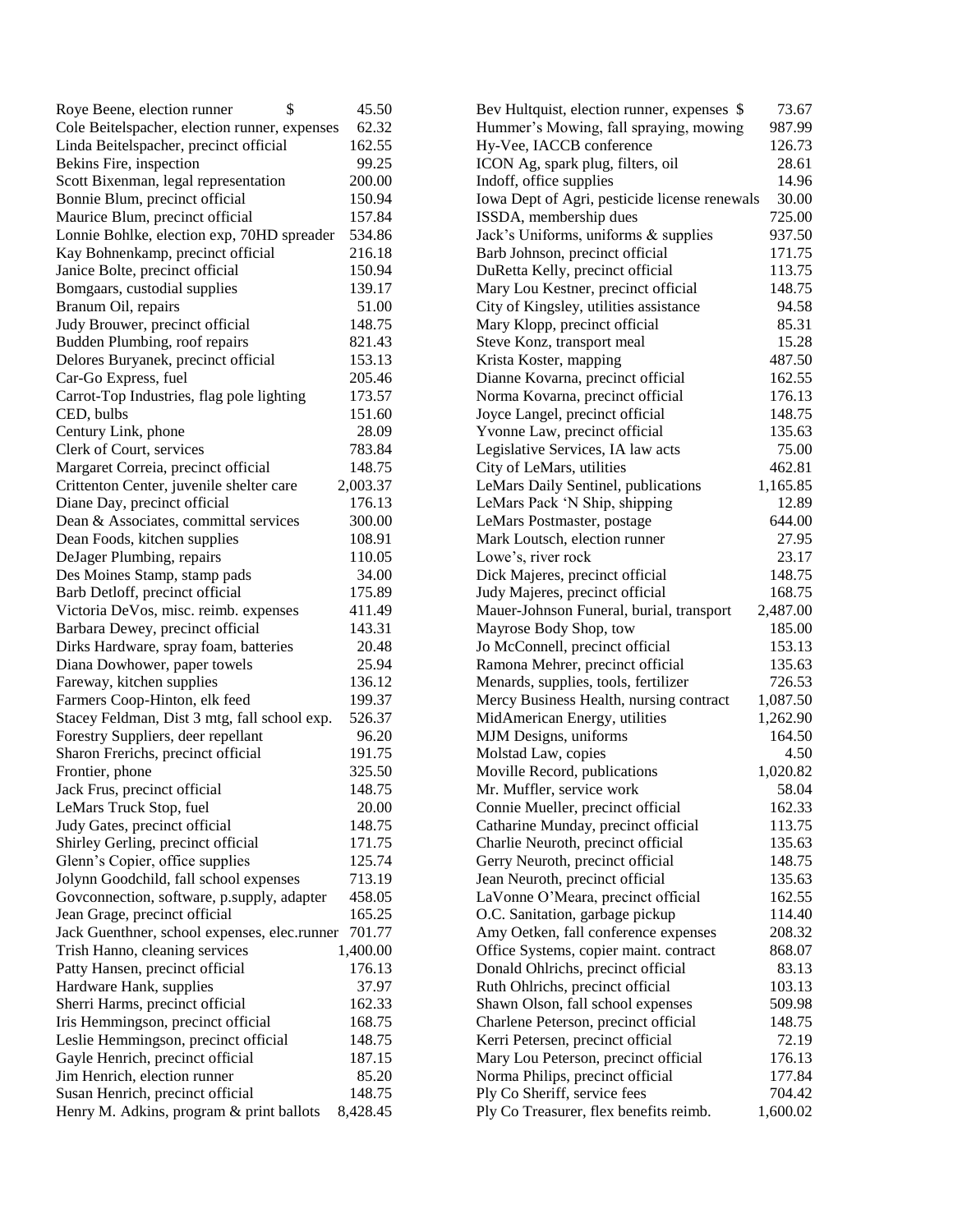| \$<br>Linda Popken, precinct official      | 182.55    | \$<br>Ken Ahlers, grounds                  | 575.00    |
|--------------------------------------------|-----------|--------------------------------------------|-----------|
| Premier Comm, data services                | 1,105.29  | City of Akron, utilities                   | 67.34     |
| Presto-X-Co, pest control                  | 48.06     | Arnold Motor, parts                        | 30.37     |
| Primebank, file charge                     | 7.50      | Asphalt Paving Assoc, schooling            | 169.00    |
| Janice Pritchett, precinct official        | 196.13    | Baseline Equipment, equipment              | 200.99    |
| Quality Lube, service work                 | 67.40     | Bekins Fire, safety                        | 65.45     |
| Joan Reinking, precinct official           | 176.13    | Best Western, lodging                      | 98.56     |
| Remsen Bell, publications                  | 1,347.25  | Bomgaars, parts                            | 291.06    |
| Joan Renken, precinct official             | 155.65    | Campbell's Electric, service work          | 1,142.19  |
| Kathy Renken, precinct official            | 148.75    | Carroll Construction, parts                | 138.00    |
| Joann Rowenhorst, precinct official        | 150.94    | Charlies Repair, fuel                      | 1,469.70  |
| Sue Schwartz, precinct official            | 173.13    | CNH Capital, parts                         | 94.15     |
| Sharon's Embroidery, uniforms              | 345.82    | Cooperative Gas, tires                     | 1,616.00  |
| Shelly Sitzmann, fall school expenses      | 622.16    | Denco Corp, cement concrete                | 35,640.31 |
| Linda Smith, precinct official             | 179.38    | Dixon Construction, constr. project        | 99,853.55 |
| Priscilla Strathman, fall school expenses  | 46.12     | Enventis, phone                            | 43.81     |
| Sunrise Estate, rental assistance          | 341.00    | Farmers Coop-Craig, fuel                   | 1,130.14  |
| Mike Tentinger, precinct official          | 163.47    | Farmers Coop-Hinton, fuel                  | 6,235.85  |
| Thomson West, court library                | 1,279.98  | Floyd Valley Hospital, safety              | 118.00    |
| Alyce Toben, precinct official             | 176.13    | Randy Galles, property damages             | 9,120.00  |
| Total Sales, service work                  | 238.11    | Grainger, chains/cables                    | 356.00    |
| Town & Country Vet, K-9 services           | 50.15     | Graves Construction, constr. project       | 17,397.39 |
| U.S. Cellular, cell phone                  | 358.33    | Hardware Hank, grounds                     | 159.99    |
| Van's Sanitation, garbage pickup           | 208.82    | Higman Sand, materials                     | 5,809.34  |
| Carolyn Vance, precinct official           | 168.75    | City of Hinton, utilities                  | 145.16    |
| Jane VanderWell, precinct official         | 157.50    | Brent Hobson, grounds                      | 400.00    |
| Verizon, cell phones, vehicle comp. access | 521.78    | Bob Hoffman, bridge site excavation        | 1,565.50  |
| Patricia Vondrak, precinct official        | 196.13    | Peter Holtgrew, bridge site excavation     | 6,022.50  |
| Duane Wachter, precinct official           | 83.13     | Indoff, supplies                           | 418.83    |
| Mary Wachter, precinct official            | 52.50     | Iowa Illinois Safety Council, safety       | 395.00    |
| Wagner Auto, batteries, roof supplies      | 350.99    | Iowa State University, schooling           | 1,250.00  |
| JoAnne Waterbury, precinct official        | 171.75    | Jerico Services, materials                 | 10,098.00 |
| Williams & Co, FY13-14 audit               | 17,510.00 | Jim Hawk Truck, parts                      | 683.25    |
| Woodbury Co Sheriff, services              | 24.87     | J-W Tank Line, fuel                        | 805.01    |
| Youth & Family Resources, juvenile shelter | 653.10    | City of Kingsley, utilities                | 7.00      |
| NW Iowa YES Center, juvenile shelter       | 2,475.00  | Kooiker Inc, bridges                       | 15,000.00 |
|                                            |           | Lampert Lumber, lumber                     | 153.96    |
| <b>MH-DD SERVICES FUND</b>                 |           | Matheson-Linweld, welding supplies         | 21.09     |
| \$<br>Frontier, phone                      | 114.95    | Lyftogt Septic Service, services           | 125.00    |
| Life Skills Training, workshop services    | 5,051.66  | MidAmerican Energy, utilities              | 140.94    |
| Mallard View, comm. based settings         | 1,306.03  | Midwest Wheel, parts                       | 288.00    |
| Sharon Nieman, mileage                     | 51.52     | Mike's Inc, fuel                           | 6,542.07  |
| Plains Area Mental Hlth, treatment         | 525.00    | Northside Glass, outside service           | 145.00    |
| Ply Co Sheriff, transports                 | 78.60     | City of Oyens, utilities                   | 60.00     |
|                                            |           | Premier Comm, phone                        | 47.76     |
| RURAL SERVICES BASIC FUND                  |           | City of Remsen, utilities                  | 139.37    |
| Iowa DNR, well permit fees<br>\$           | 225.00    | Rental, Sales & Service, parts             | 138.24    |
| O.C. Sanitation, recycling dumpster        | 62.40     | Tom Rohe, meeting expenses                 | 86.79     |
| Ply Co Solid Waste, assessment/hauling     | 21,099.93 | Rolling Oil, fuel                          | 4,652.37  |
|                                            |           | Route 3 Tire, tires                        | 125.00    |
| LOCAL OPTION SALES TAX FUND                |           | Sapp Bros, parts, filter, oil, diesel, gas | 28,167.62 |
| Alliance Concrete, RBWA boat ramp<br>\$    | 595.00    | Schorg's Amoco, fuel                       | 3,702.32  |
| Iowa Prison Industries, RBWA signage       | 102.90    | Snap-on Tools, parts                       | 12.09     |
| Royal Iron, RBWA culvert flap gates        | 1,076.00  | Stan Houston Equipment, parts              | 59.95     |
|                                            |           | Standard Ready Mix, pipe culverts          | 4,616.50  |
| SECONDARY ROAD FUND                        |           | Luke Steeg, outside services               | 60.00     |
| \$<br>A & M Laundry, floor mats            | 58.00     | Titan Machinery, parts                     | 347.35    |